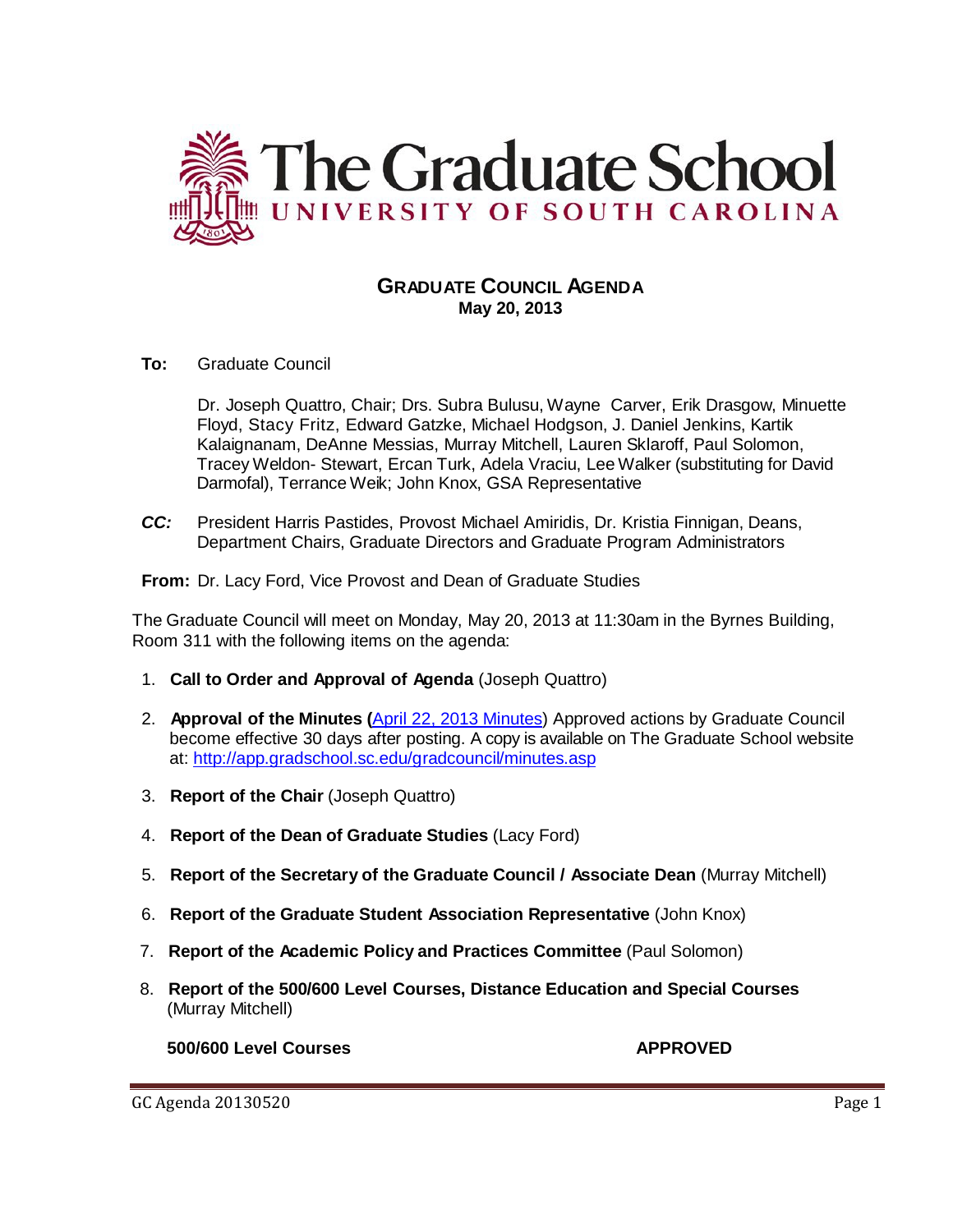SOWK 679/HPEB 679 [Addressing Childhood Obesity through Community Approaches](http://gradschool.sc.edu/facstaff/gradcouncil/2012/SOWK%20679%20Addressing%20Childhood%20Obesity%20through%20Community%20Approaches%20NCP_Redacted.pdf) (2) [Effective Term: Fall 2013]

[SOWK 678 /PUBH 678 Transforming Health Care for the Future](http://gradschool.sc.edu/facstaff/gradcouncil/2012/SOWK%20678%20Transforming%20Health%20Care%20for%20the%20Future%20NCP.pdf) (1) [Effective Term: Fall 2013]

# **Distance Education Delivery APPROVED**

[PHYT J 806 Clinical Pathology and Differential Diagnosis](http://gradschool.sc.edu/facstaff/gradcouncil/2012/PHYT%20J%20806%20Clinical%20Pathology%20and%20Differential%20Diagnosis%20DED_Redacted.pdf) (3) [Effective Term: Fall 2013]

[SOWK J 768 T Psychodiagnostics](http://gradschool.sc.edu/facstaff/gradcouncil/2012/SOWK%20J%20768%20T%20Psychodiagnostics%20DED%20STC.pdf) (3) [Effective Term: Summer II 2013]

## 9. **Fellowships and Scholarships Committee** (Wayne Carver)

## 10. **Report of Science, Math, and Related Professional Programs Committee** (Ed Gatzke)

## **ENGINEERING AND COMPUTING**

## *Biomedical Engineering*

## **Academic Program Actions**

## [Master of Engineering in Biomedical Engineering](http://gradschool.sc.edu/facstaff/gradcouncil/2012/Master%20of%20Engineering%20in%20Biomedical%20Engineering%20APA%20BCH%20u20130508.pdf)

According to the Bureau of Labor Statistics, employment of biomedical engineers is projected to grow by 62 percent from 2010 to 2020, much faster than the average for all occupations. However, because it is a small occupation, the fast growth will result in only about 9,700 new jobs over the 10- year period. The aging baby-boom generation is expected to increase demand for biomedical devices and procedures, as it seeks to maintain healthy and active lifestyles. Additionally, as the public has become aware of recent medical advances and procedures, increasing numbers of people are seeking these new treatments from their physicians. Professional biomedical engineers will likely experience more demand for their services because of the breadth of activities they are prepared to engage in, made possible by the diverse nature of their training.

The proposed Master of Engineering degree program offers intensive, focused training in the professional practice of biomedical engineering. It is targeted toward students planning to pursue industrial careers in Biomedical Engineering professions. Industry demand for post-baccalaureate training remains high, while reductions in federal research support have reduced the availability of assistantships for traditional M.S.- seeking students. Such programs have recently been introduced at top Universities both nationwide and at our peer institutions within the Southeast. In addition, this degree program is designed to support economic development in the healthcare field, contributing to the advancement of a knowledge-based economy in South Carolina. We have recently observed strong growth in the relocation or opening of new facilities by healthcare companies in the State, as well as the formation of new start-up businesses.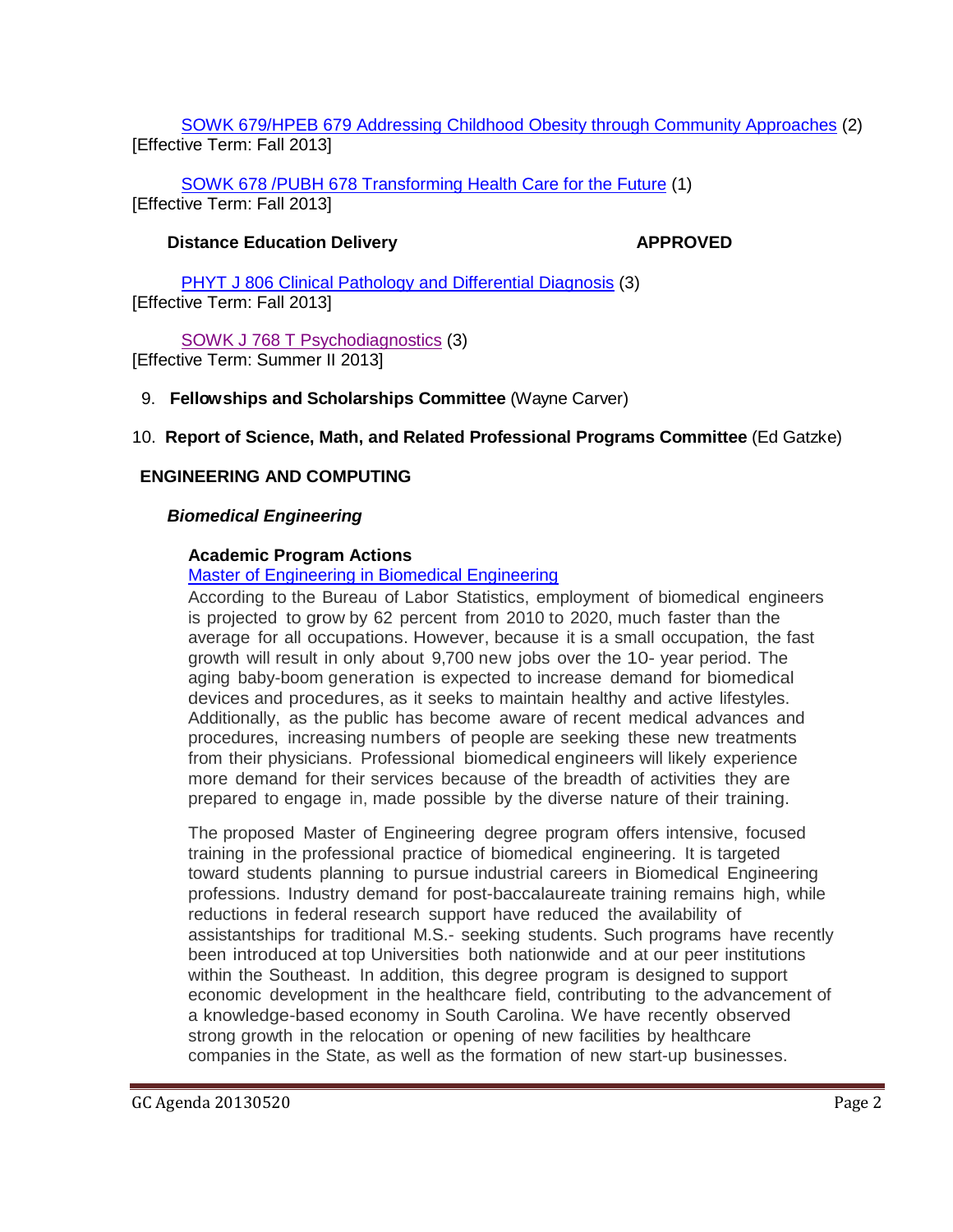There is no similar program at a public or private university in South Carolina. Both Clemson University and the University of South Carolina offer Master of Science (M.S.) degrees in Bioengineering/Biomedical Engineering, but neither offers a professional degree for the practice o1 biomedical engineering at the advanced level. The M.S. degree is a research-focused advanced degree intended to prepare students for a career in biomedical research. The new M.E. program will integrate graduate-level course work with opportunities for internship experience to prepare students for product and technology development. It is considered a professional terminal degree.

We anticipate about 10 students will enroll in the M.E. degree in biomedical engineering the first semester it is offered. The Biomedical Engineering Program is working closely with SCBIO and its members to assure that the curriculum that will be delivered through this professional degree will meet the needs of the biomedical manufacturing community. Therefore, we anticipate that the enrollment will increase by at least 40% annually.

[Effective Term: Spring 2014]

## **ARNOLD SCHOOL OF PUBLIC HEALTH**

#### *Epidemiology and Biostatistics*

#### **New Course Proposal**

[EPID 802 Advanced Analytical Methods in Epidemiology](http://gradschool.sc.edu/facstaff/gradcouncil/2012/EPID%20802%20Advanced%20Analytical%20Methods%20in%20Epidemiology%20NCP%20JUS.pdf)

Advanced and emerging analytic techniques in epidemiology with emphasis on application of methods, data analysis and interpretation. While doctoral students in epidemiology and others in related fields need to know these methods, it is challenging to cover them all in a meaningful way in a single course. Therefore this course is designed to supplement the existing methods course in epidemiology for doctoral students (EPID 800).

[Effective Term: Fall 2013]

#### **New Course Proposal**

[NURS 770 Nursing Field Study](http://gradschool.sc.edu/facstaff/gradcouncil/2012/NURS%20770%20Nursing%20Field%20Study%20NCP.pdf)

Supervised field study in a selected area of clinical practice.

The supervised independent Field Study allows graduate students to obtain additional direct clinical practice hours in order to meet certification and licensure requirements.

[Effective Term: Fall 2013]

## 11. **Report of the Humanities, Social Sciences, Education, and Related Professional Programs Committee** (Tracey Weldon-Stewart)

## **COLLEGE OF ARTS AND SCIENCES**

GC Agenda 20130520 Page 3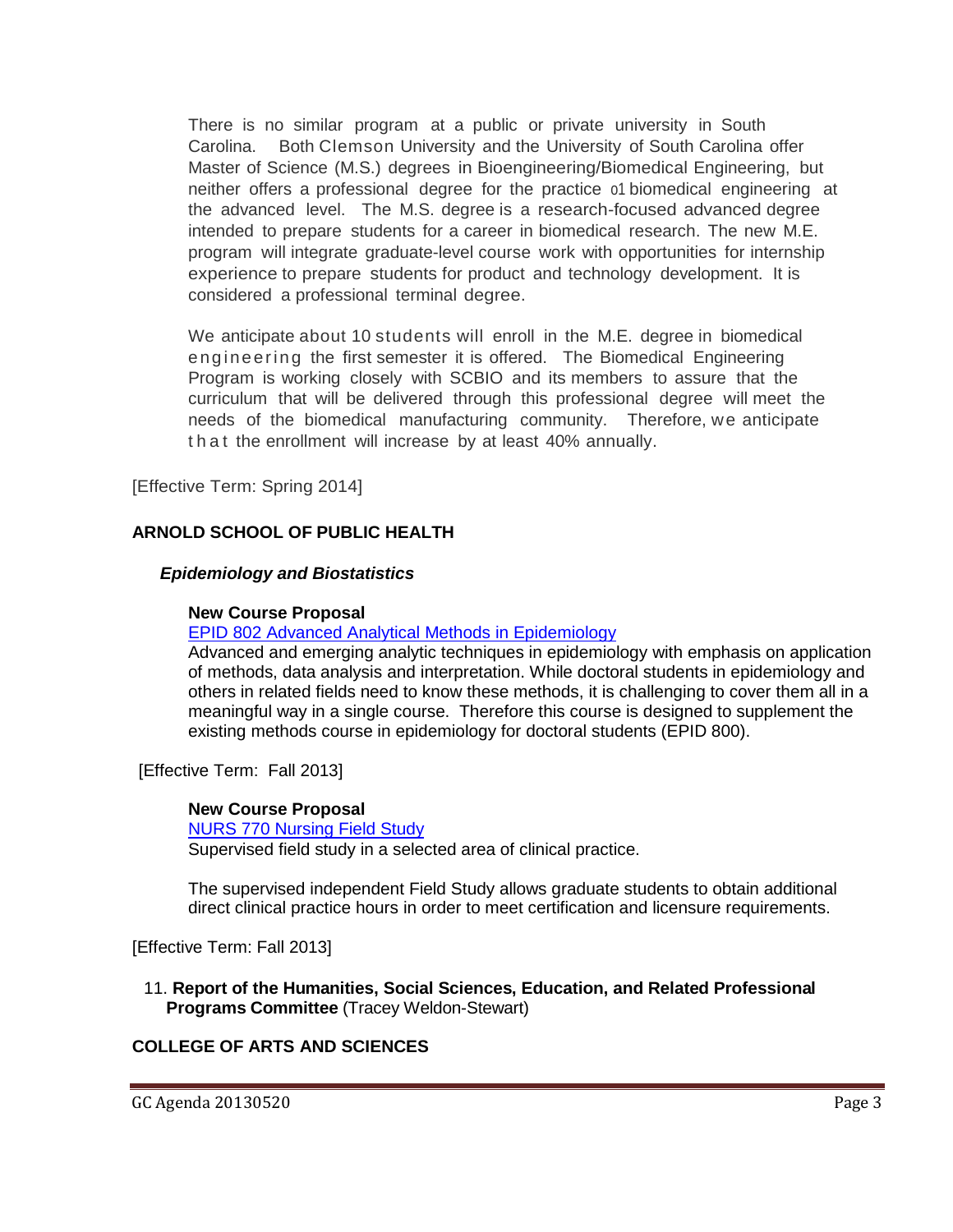#### *School of Music*

#### **Academic Program Actions (Tabled until August)**

[Master of Music Violin Pedagogy](http://gradschool.sc.edu/facstaff/gradcouncil/2012/Master%20of%20Music%20APA%20BCH%20JUS.pdf) Change of concentration

The School of Music has offered the Master of Music and Doctor of Musical Arts degree programs in piano pedagogy for more than 30 years. The proposed MM degree concentration in violin pedagogy shares a number of features with the existing MM concentration in piano pedagogy. The new concentration in violin pedagogy will join existing concentrations in conducting, composition, jazz studies, music history, opera theatre, and piano pedagogy which were collected under a "generic" Master of Music degree approximately two years ago. (The Master of Music in performance and the Master of Music Education degrees remain as distinct degree offerings.)

The proposed concentration in Violin Pedagogy will prepare students to become excellent teachers in individual and group lesson settings. It is expected that graduates of this program will open their own private violin studios or teach in schools and colleges in the same manner as our piano pedagogy graduates have done.

An innovative feature of this proposed concentration in violin pedagogy is the blending of traditional violin pedagogy with instruction in the Suzuki Method for Violin. The Suzuki method of teaching music was conceived and developed by Japanese violinist Shin'ichi Suzuki in the middle of the 20th century. The popularity of Suzuki Violin programs is wellestablished with thousands of participating students throughout the world. The coursework included the proposed degree will lead students toward certification in the Suzuki Method by the Suzuki Association of America.

East Carolina University is the only institution in the Southeast that offers a master's degree that incorporates training in the Suzuki method. The University of Memphis and Vanderbilt University offer some instructional courses that may lead to certification by the Suzuki Association of America but are not an integral part of a master's degree in music. Since there are very few degrees of this type in the U.S., it is expected that the degree will be attractive to potential students.

[Effective Term: Fall 2014]

## **MOORE SCHOOL OF BUSINESS**

#### *Economics*

## **New Course Proposal**

## [ECON 736 Applied Econometrics](http://gradschool.sc.edu/facstaff/gradcouncil/2012/ECON%20736%20Applied%20Econometrics%20NCP%20BCH%20updated20130506.pdf)

The theory and application of linear regression analysis to economic problems. The course will present both finite-sample and asymptotic properties of regression estimators, and address problems that arise in using regression methods with economic data.

[Effective Term: Fall 2014]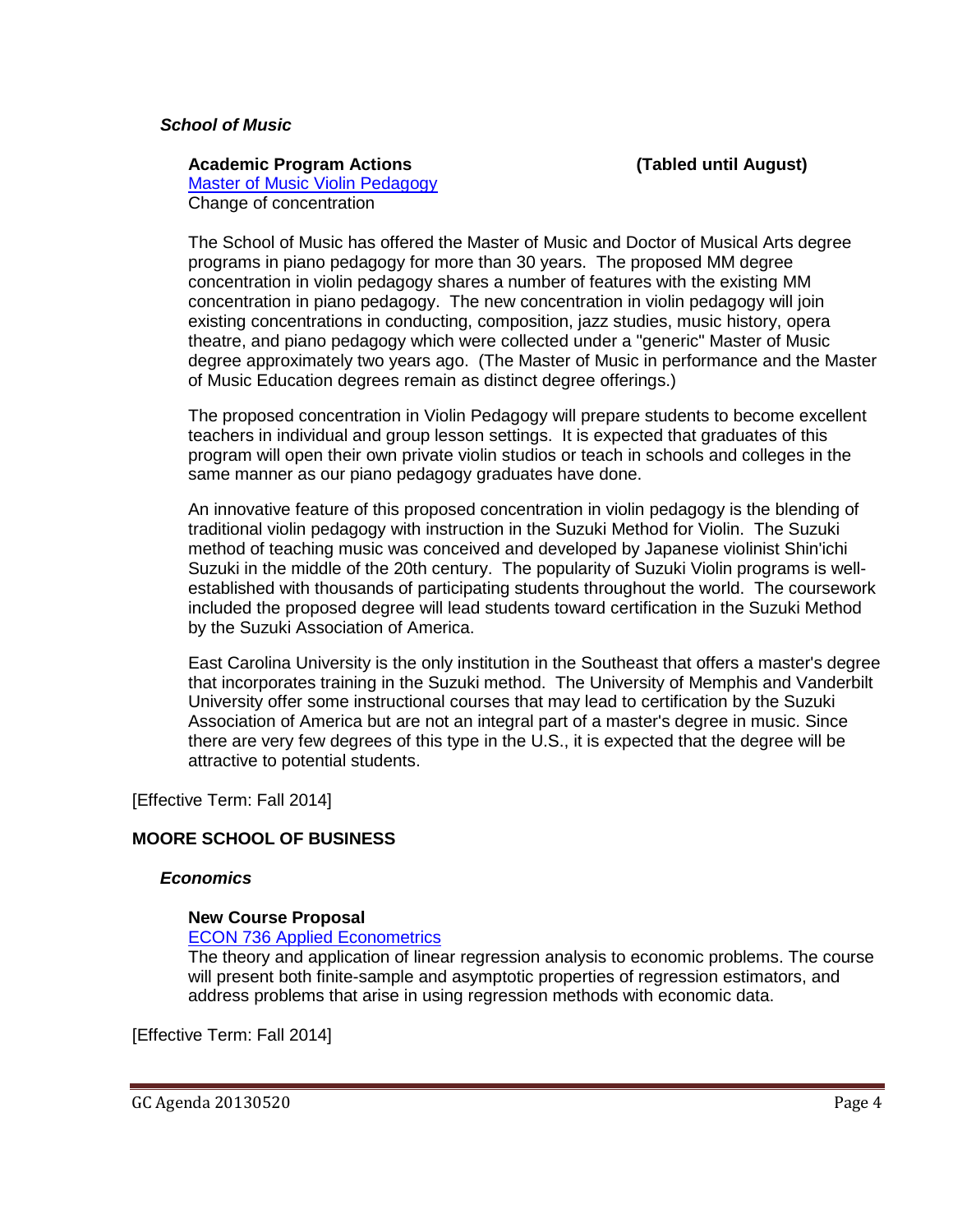#### *International Business*

#### **Academic Program Actions**

[Executive International Master of Business Administration](http://gradschool.sc.edu/facstaff/gradcouncil/2012/Executive%20International%20Master%20of%20Business%20Administration%20APA%20JUS.pdf) Program Delivery Method Change

The Executive InternationalMaster of Business Administration (EIMBA) has been an ongoing and successful degree program in coordination with Tec de Monterrey- Guadalajara. In the existing model, students participate in classes that are taught by USC faculty at both the Tec and USC campuses. The EIMBA program is designed for experienced managers and senior professionals with a minimum of 5 years of work experience. Students are drawn primarily from the Mexican business community. The length of the program is 22 months, and graduates earn both an Executive International MBA from the Darla Moore Schoolof Business and an MA (Maestria en Administracion) from the Tecnologico de Monterrey.Classes are held at Tec de Monterrey, Campus Guadalajara, every third weekend. Half of the classes are taught by professors of the Technologico de Monterrey, and half by professors of the Moore School, who travel to Guadalajara to facilitate the classes in person. The curriculum is composed of 10 core courses, four electives, and three seminars- two residencies in Columbia, SC and one international study experience (recent cohorts have traveled to Shanghai, China).

In addition to the existing model we would like to offer the same degree for students but with additionalopportunities for online delivery. Students would still be responsible for completion of the 48 hours of coursework as currently defined in the bulletin; however, they would be able to access the bulk of the content online. Courses delivered online would consist of both asynchronous and synchronous activities, ensuring opportunities for engagement among students within the class and between students and the professor. Students would meet in person as <sup>a</sup> cohort for nine of the fortyeight credit hours-one course to begin the program, one in the middle, and one as their last course in the program. Of these three in-person courses, one would be offered at the USC-Columbia campus, one at Tec de Monterrey, and one at a third abroad location. These courses would consist of intensive on-campus or international immersion experiences as well as asynchronous activities.

Of the existing courses, all core and seminar courses are already approved for distributed learning: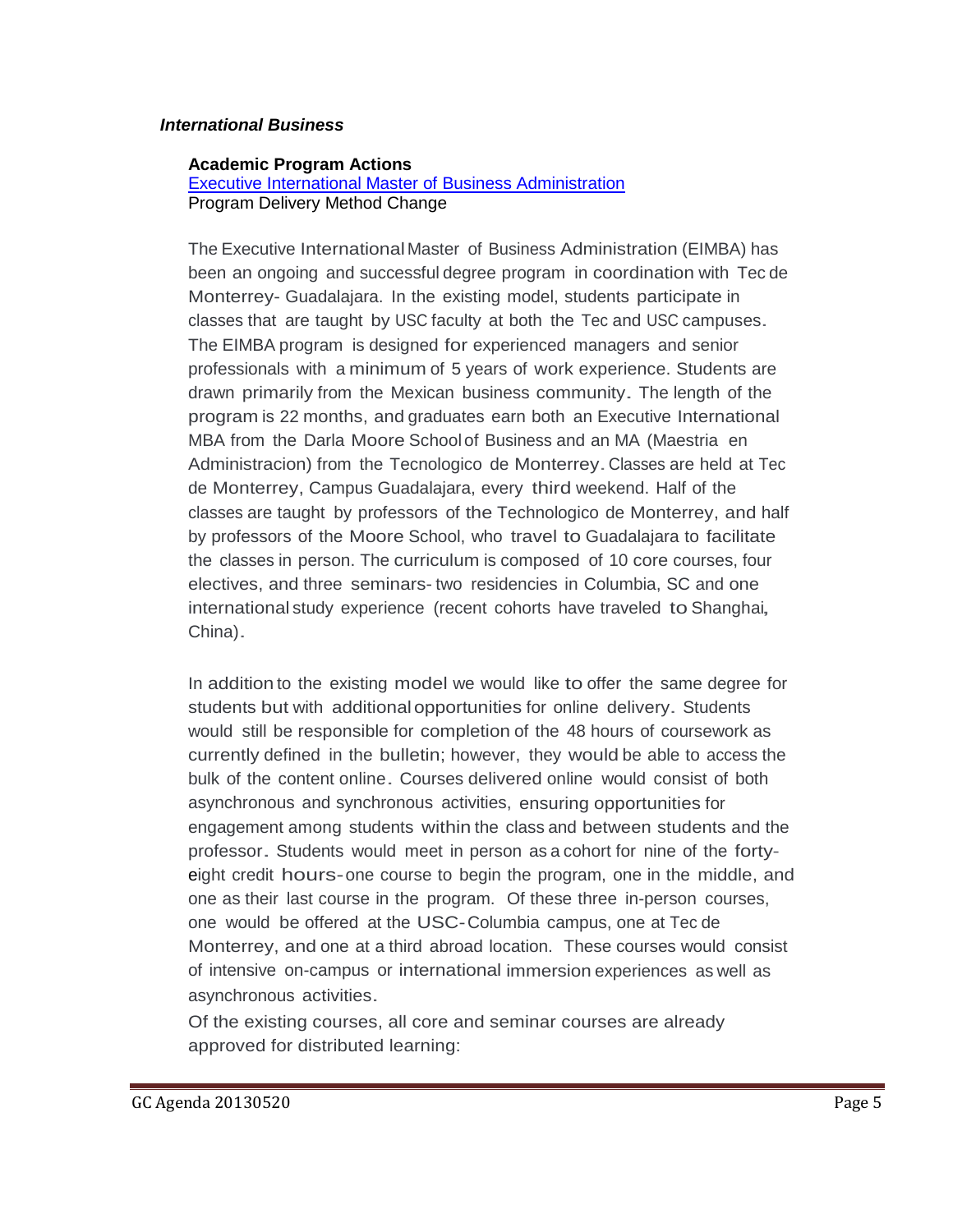## **Ten Core Courses (30 Hours)**

ACCT 728 - Financial Accounting - approved ACCT 729 - Managerial Accounting - approved MGSC 711- Quantitative Methods in Business - approved ECON 720- Managerial Economics - approved DMSB 715- Global Finance - approved MBAD 702- Strategic Management - approved

MGMT 770- Organization Behavior - approved

MGSC 791- Operations Management - approved

MGSC 796- Information Systems - approved

DMSB 716- Global Marketing Management - approved

## **Global Business Issues Seminar (1 Hour)**

DMSB 725 - Global Business Issues - approved

#### **International Management Seminar (2 Hours)**

DMSB 714 - Managing the Multinational Enterprise (Different course title, "International Management", in the bulletin?) - approved

# **Three one-hour seminars regarding doing business chosen from courses includingthe following: (3 Hours)**

**China** 

• DMSB <sup>727</sup> - Chinese Business Issues - *approved* India

• DMSB 728- Indian Business Issues- *approved* Japan

• DMSB 729- Japanese Business Issues - *approved* **Africa** 

- DMSB 730- African Business Issues *approved* Latin America
- DMSB 731- Latin American Business Issues- *approved* Western Europe
- DMSB <sup>735</sup> Western European Business Issues-*approved* Central and Eastern Europe
- DMSB 736- Central and Eastern European Business Issues *approved*

# **Elective Courses (12 Hours)**

Students are required to take <sup>12</sup> elective hours. Currently, the Darla Moore School of Business has over 165 courses across each discipline that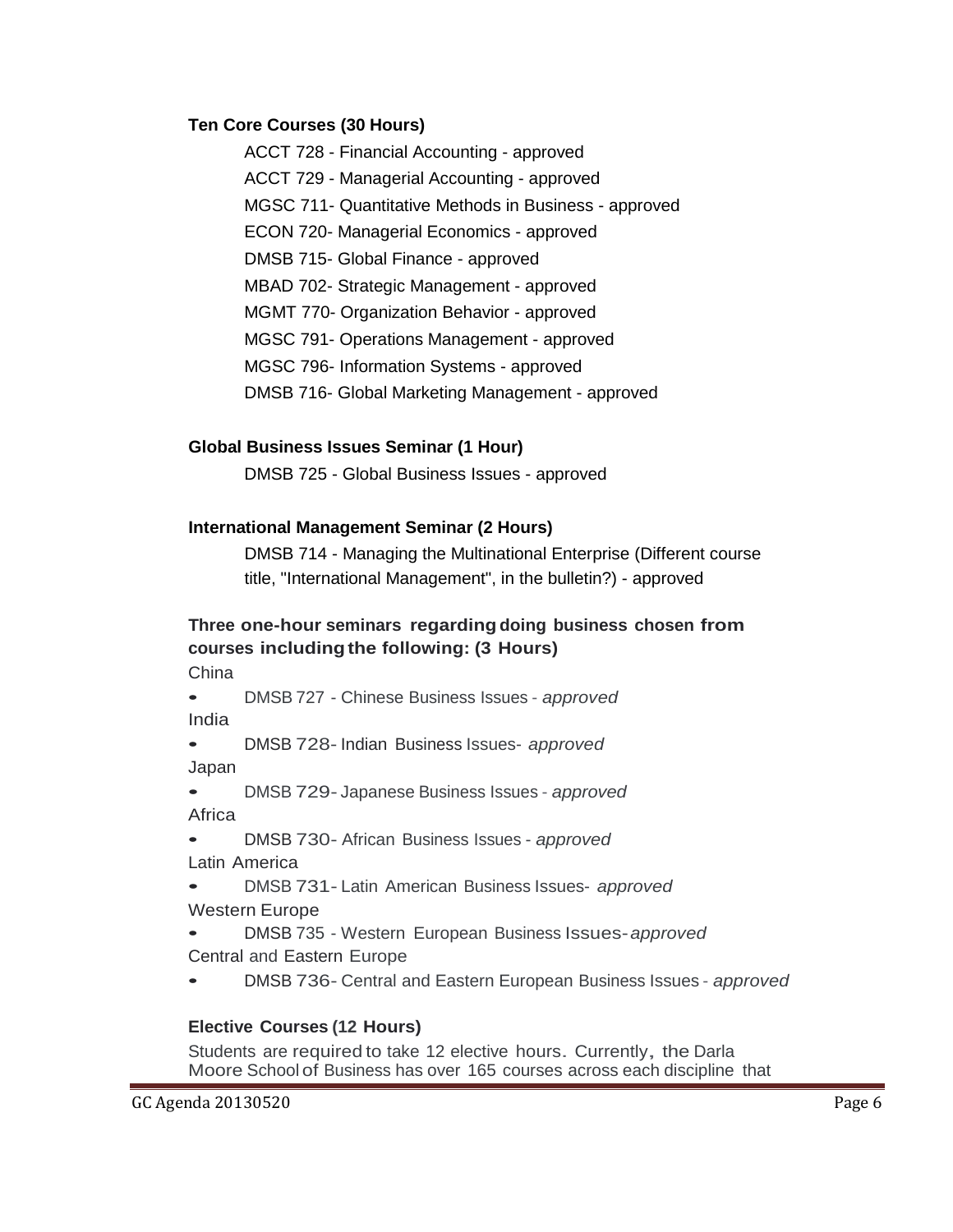is already approved for distributed learning. Below is a sampling of some of these courses that could be taken as an elective:

ACCT 730 - International Accounting

ACCT 731 - Federal Taxes and Management Decisions

ACCT 732 - Auditing II

ACCT 733 - Accounting Regulation and Financial Reporting Issues

ACCT 734 - Accounting Research and Communication

ACCT 735 - Cost/Managerial Accounting III

DMSB 710- Financial Accounting in the Global Environment

DMSB 711- Global Strategic Management

DMSB 712 - Decision Analysis

DMSB 713 - Global Economics

DMSB 717- Management Accounting in the Global Environment

DMSB 718- Operations Management

DMSB 719 - Information Systems

DMSB <sup>720</sup> - InternationalOrganizational Behavior

IBUS 731- Global Competitive Analysis

IBUS 732 - Comparative Management

IBUS <sup>733</sup> - East/West Business

**IBUS 734- International Business Negotiations** 

IBUS 735- International Mergers and Acquisitions

IBUS 736- Strategic Management of Global Supply Chains

IBUS 737- International Information Systems

This online model would allow for additionalflexibility for students pursuingthis degree. Additionally, it would relieve students of the burden of location. By offering an online component, it will be possible to serve students in other parts of Latin America.

[Effective Term: Fall 2013]

## **Academic Program Actions**

Dual Degree - [Master of International Business/Master in International Management](http://gradschool.sc.edu/facstaff/gradcouncil/2012/MIB%20and%20MIB%20Internation%20Dual%20Degree%20APA%20BCH.pdf)  [Universita Bocconi Italy](http://gradschool.sc.edu/facstaff/gradcouncil/2012/MIB%20and%20MIB%20Internation%20Dual%20Degree%20APA%20BCH.pdf) Dual Degree Programs

This Double (Dual) Degree program is a course of study at the University of South Carolina, Darla Moore School of Business (USC) and Universita Bocconi, Milan, Italy. The course of study allows students to obtain degrees at both institutions. The program will give selected students from both institutions the opportunity to acquire the Master of International Business (MIB) from USC and the Master of International Management (MIM) from Universita Bocconi, in accordance with all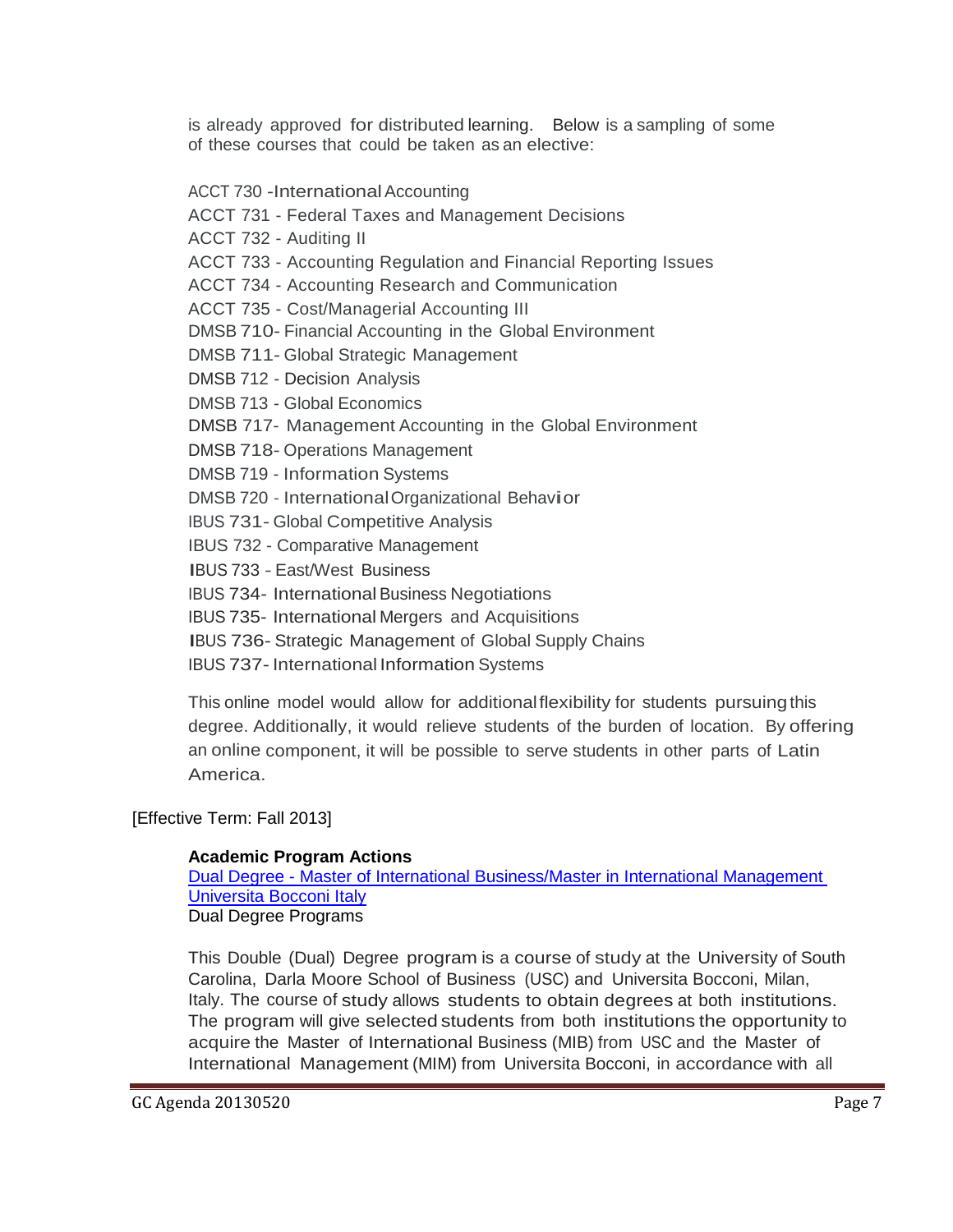curriculum requirements of each respective institution.

The intended length of study to obtain both degrees program shall be two years. Double degree students will spend two semesters at USC and two semesters at Universita Bocconi. Students spend the first year at their home institution and spend their second year at the host institution.

Each student who participates in the double degree program must apply to and be admitted to the University of South Carolina Graduate School following admission procedures in place at the University, and no student in the program may take courses at the University of South Carolina without being admitted. The University of South Carolina will have sole responsibility for determining if students in the program meet progression requirements of the Master of International Business program and will have the sole responsibility for determining whether or not students have met the requirements for awarding of the Master of International Business degree. The University of South Carolina may award the degree to students who have completed the requirements of the MIB program, even if they have not completed the degree requirements of the partner school.

In answering the question in the Academic Program Actions (APA) form, the question regarding credit hours may need explanation. Students admitted into the program initially at USC take 30 credit hours at USC, all of which count toward the MIB degree.These 30 credit hours satisfy the requirements for the MIB degree. For students who are admitted to Bocconi first and who study at USC in the second year, 12 credit hours are given toward the MIB degree for courses taken at Bocconi. For USC students Bocconi awards 50 ECTS (=25 credit hours) toward their degree for courses taken in MIB.

In answering the question on delivery location, USC students will earn 100% of the credits for the USC degree from courses taken at the University of South Carolina. Bocconi students will earn 67% of the credits for the USC degree from courses taken at the University of South Carolina. 100% of the credit hours for the USC degree, whether earned at Bocconi or at USC, will be given via traditional face-to-face delivery.

[Effective Term: Fall 2014]

# **Academic Program Actions**

**[Master of International Business](http://gradschool.sc.edu/facstaff/gradcouncil/2012/APA%20MIB%20change%20reqs_Redacted.pdf)** Changes in degree and degree requirements.

The MIB admission degree requirement is being changed. When originally established, MIB was designed for students with an undergraduate major in international business. We now find that students with business and economics degrees, who are not necessarily international business majors, have interest in the program and meet all course prerequisite